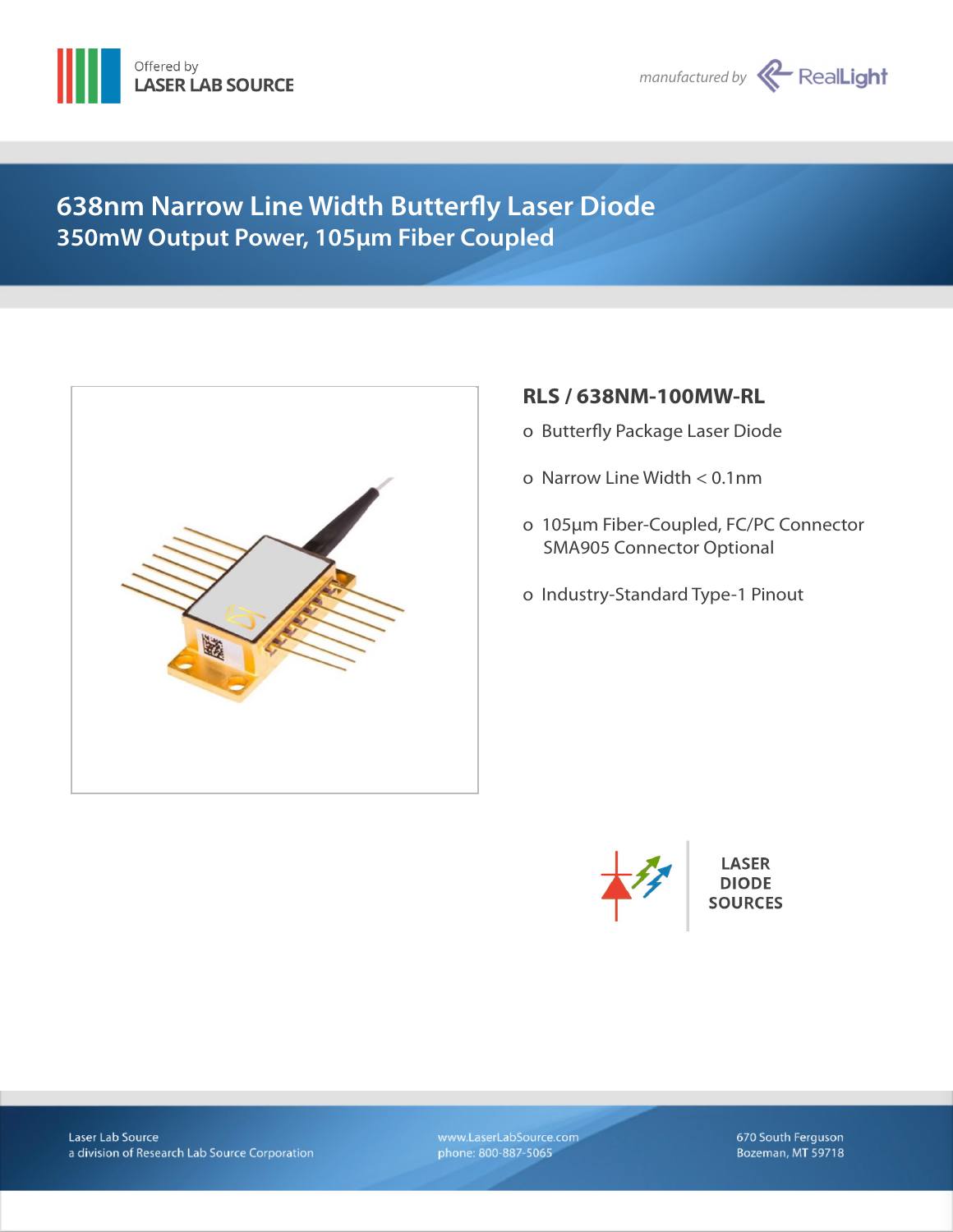



### **BUTTERFLY LASER DIODE**

These multimode butterfly-packaged lasers deliver high power, narrow line width laser light due to the internal volume Bragg grating.

## **RELIABLE PERFORMANCE IN A STANDARD LASER PACKAGE**

These laser diodes are offered in an industry standard 14-pin butterfly package with a 105µm multi-mode fiber pigtail, terminated with an FC/PC connector.

The laser package integrates a thermo-electric cooler with 10  $k\Omega$  thermistor, and an internal monitor photodiode.

The pinout is industry-standard Type-1 pinout. The package is electrically floating relative to ground, offering flexibility in mounting and control of the laser.

## **DIMENSIONS AND PINOUT**



| Pin                      | Function   | Pin | Function            |
|--------------------------|------------|-----|---------------------|
|                          | $TEC (+)$  | 14  | $TEC(-)$            |
| $\overline{\mathcal{L}}$ | Thermistor | 13  |                     |
| 3                        | PD Anode   | 12  |                     |
|                          | PD Cathode | 11  | Laser Diode Cathode |
| 5                        | Thermistor | 10  | Laser Diode Anode   |
| 6                        |            | 9   |                     |
|                          |            | 8   |                     |

### **SPECIFICATIONS**

#### **LASER SPECIFICATIONS**

- CW Output Power: 350 mW
- Center Wavelength: 638 nm (±0.5 nm)
- Spectral Width: < 0.1 nm
- Temperature Tuning Coefficient: 0.01 nm/°C
- · Current Tuning Coefficient: 0.05 nm/A

#### **FIBER AND CONNECTOR**

- · Fiber Core Diameter: 105 µm
- Fiber Cladding Diameter: 125 µm
- Fiber Coating Diameter: 250 µm
- · Numerical Aperture: 0.22 NA
- Connector: FC/PC or SMA905 (specify @ time of order)

#### **ELECTRICAL SPECIFICATIONS**

- Threshold Current: 0.18 A
- Operating Current: 0.7 A
- Operating Voltage: 2.2 V
- TEC max Current: 2.5 A
- TEC max Voltage: 6.3 V
- Monitor Photodiode Range: 2000 µA
- Thermistor: 10 (±5%) kΩ (@25°C)
- · Slope Efficiency: 0.7 W/A

#### **GENERAL SPECIFICATIONS**

- Operating Temperature Range: 10°C 30°C
- Storage Temperature Range: -20°C 70°C
- Max Operating Humidity, Relative: 75 %
- Max Storage Humidity, Relative: 90 %
- Lead Soldering Temp: 250°C max, 10 sec

#### **PRIMARY APPLICATIONS**

- Raman Spectroscopy
- Analytical Instruments
- · Biological Research

www.LaserLabSource.com phone: 800-887-5065